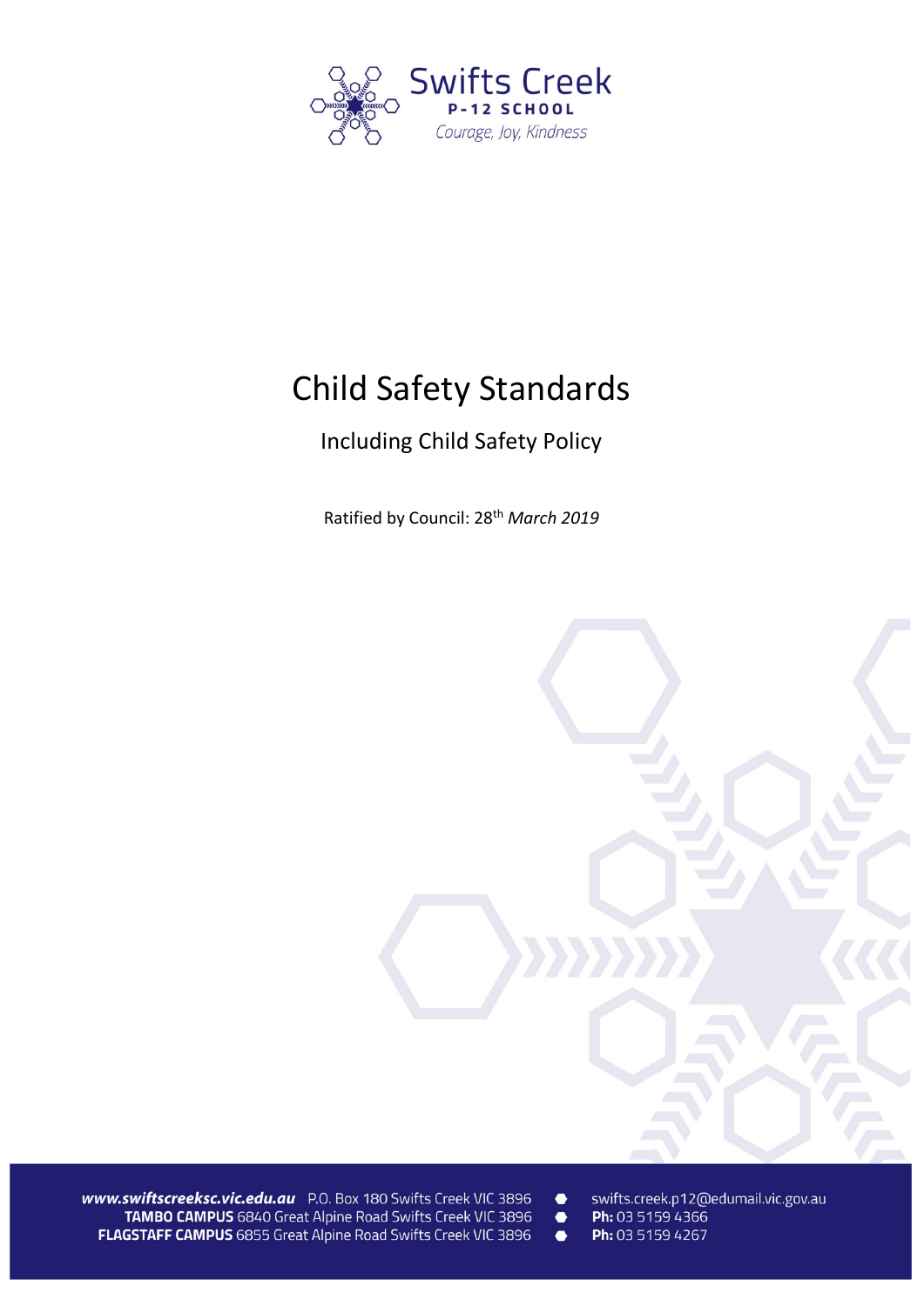Table of Contents

Standard 1 – Organisational Structure

Standard 2 – Child Safety Policy

Standard 3 – Code of Conduct

Standard 4 – Human Resources Practices

Standard 5 – Responding and Reporting

Standard 6 – Risk Management

Standard 7 – Empowerment of Children

Statement of Commitment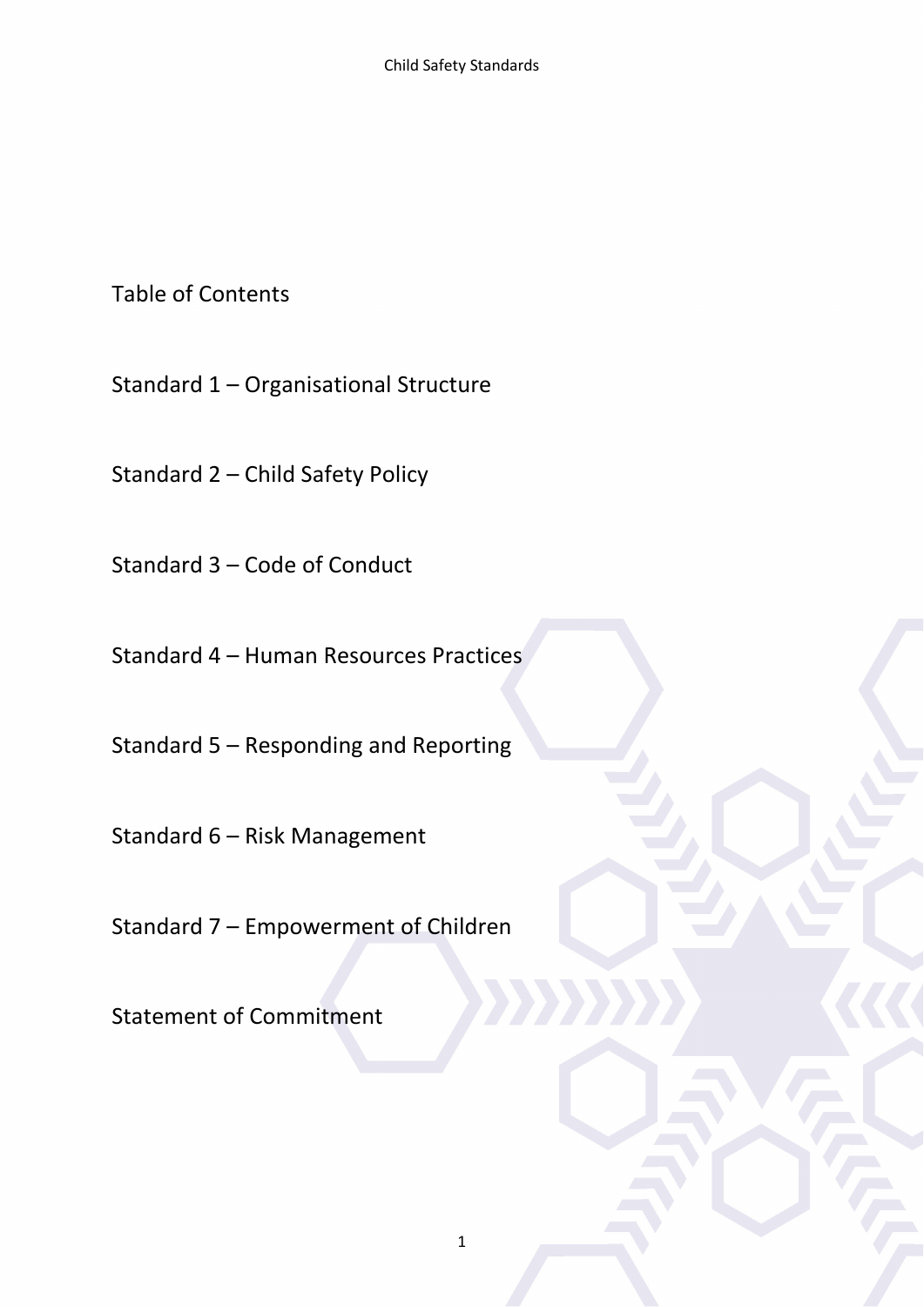# **Organisational Structure**

### **Review:**

Swifts Creek P-12 School will review the school's child safe practices across each of the Standards and identify priorities.

### **Address:**

Swifts Creek P-12 School will address gaps and priorities by developing an Action Plan, including allocating responsibilities to school leaders for completing the actions.

### **Determine:**

Swifts Creek P-12 School will determine timeframes for meeting gaps identified. This will include allowing time for new policies or procedures to be considered and approved by School Council.

### **Update:**

Swifts Creek P-12 School will update their school statement of philosophy, mission and vision to acknowledge the importance of child safety and protecting children from abuse.

#### **Create:**

Swifts Creek P-12 School will create a child safety officer/leader position or role in the school to promote the Action Plan and review and report on its delivery.

#### **Conduct:**

Swifts Creek P-12 School will conduct briefing sessions for school staff members to ensure a high degree of awareness of the Standards and school strategies.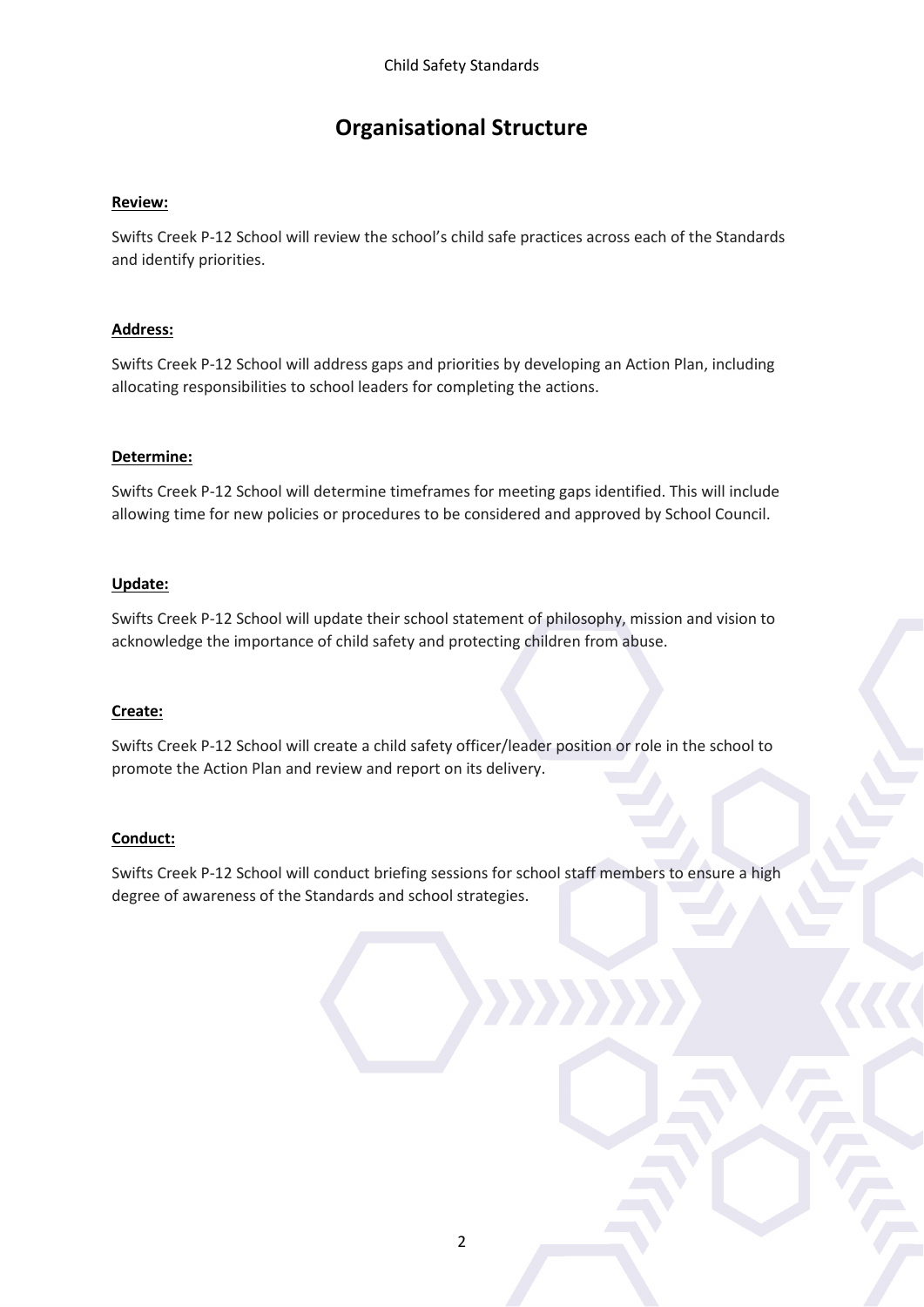# **Child Safety Policy**

Swifts Creek P-12 School embraces the values of Courage, Joy, Kindness, working together, being the best you can be and global citizenship. We aim to have students recognise their fullest potential through the acquisition of knowledge, skills and values in an environment where they learn and grow to enjoy a productive, rewarding and fulfilling life. In support of this

# *At Swifts Creek P-12School, we have a zero tolerance to child abuse.*

# **Rationale:**

All Victorian schools are required to have a child safety policy or statement of commitment to child safety that details:

- the principles that will guide the school in developing policies and procedures to create and maintain a child safe school environment; and
- the actions the school proposes to take to:
- demonstrate its commitment to child safety and monitor the school's adherence to its child safety policy;
- support, encourage and enable school staff, parents, and children to understand, identify, discuss and report child safety matters; and
- support or assist children who disclose child abuse, or are otherwise linked to suspected child abuse.
- Ensure that child safety is considered in the recruitment, selection and management of staff (includes contractors and volunteers)

Ministerial Order No. 870 (available at [www.vrqa.vic.gov.au/childsafe\)](http://www.vrqa.vic.gov.au/childsafe) states that Child abuse includes –

- Any act committed against a child involving
	- o A sexual offence or
	- o An offence under section 49 B (2) of the *Crimes Act 1958* (grooming)
- The infliction, on a child, of  $$ 
	- o Physical violence or
	- o Serious emotional or psychological harm
- Serious neglect of a child.

# **Evaluation:**

This policy will be reviewed in consultation with the whole school community as part of the school's three-year review cycle.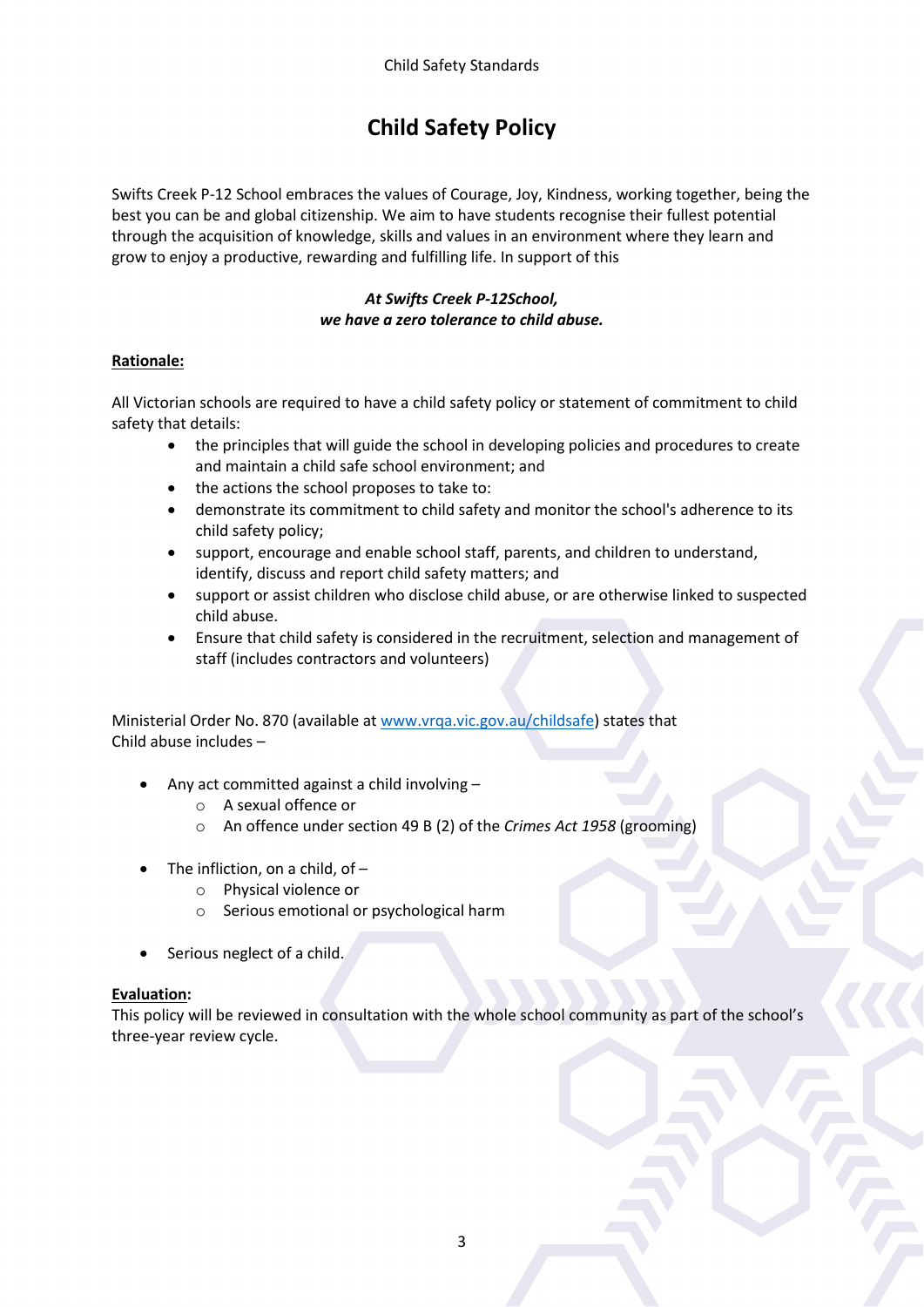# **Child Safety Code of Conduct**

### **Rationale:**

Swifts Creek P-12 School is committed to the safety and wellbeing of children and young people. Our school community recognises the importance of, and a responsibility for, ensuring our school is a safe, supportive and enriching environment which respects and fosters the dignity and self-esteem of children and young people, and enables them to thrive in their learning and development.

This Code of Conduct aims to protect children and reduce any opportunities for child abuse or harm to occur. It also assists in understanding how to avoid or better manage risky behaviours and situations. It is intended to complement child protection legislation, Department policy, school policies and procedures and professional standards, codes or ethics as these apply to staff and other personnel.

The Principal and school leaders of Swifts Creek P-12 School will support implementation and monitoring of the Code of Conduct, and will plan, implement and monitor arrangements to provide inclusive, safe and orderly schools and other learning environments. The Principal and school leaders of Swifts Creek P-12 School will also provide information and support to enable the Code of Conduct to operate effectively.

All staff, contractors, volunteers and any other member of the school community involved in childrelated work are required to comply with the Code of Conduct by observing expectations for appropriate behaviour below. The Code of Conduct applies in all school situations, including school camps and in the use of digital technology and social media.

To promote child safety in the school environment we acknowledge the following:

#### **All students have a right to:**

- Take part in learning programs that meet their individual needs.
- Feel secure and to be safe in a caring and supportive environment.
- Work and play without interference in an atmosphere of harmony and cooperation.
- Receive respect, kindness and courtesy and to be treated with fairness.
- Have learning continued without disruption in a supportive environment.
- Be valued for their individuality including; race, gender, cultural, physical or intellectual diversity.
- Expect the school rules are fair, consistently implemented and respect the rights of all involved.
- To be safe in every aspect of daily life at school, including Out Of School Hours Programs, camps and excursions.

# **All students have a responsibility to:**

- Care and value themselves, others, teachers and the school community.
- Be safety conscious in relation to themselves and others.
- Treat others with respect and good manners.
- Keep the guidelines of good behaviour, modelling and supporting school rules.
- Develop a sense of accountability for their own actions.
- Work to achieve their personal best whilst allowing others to do the same.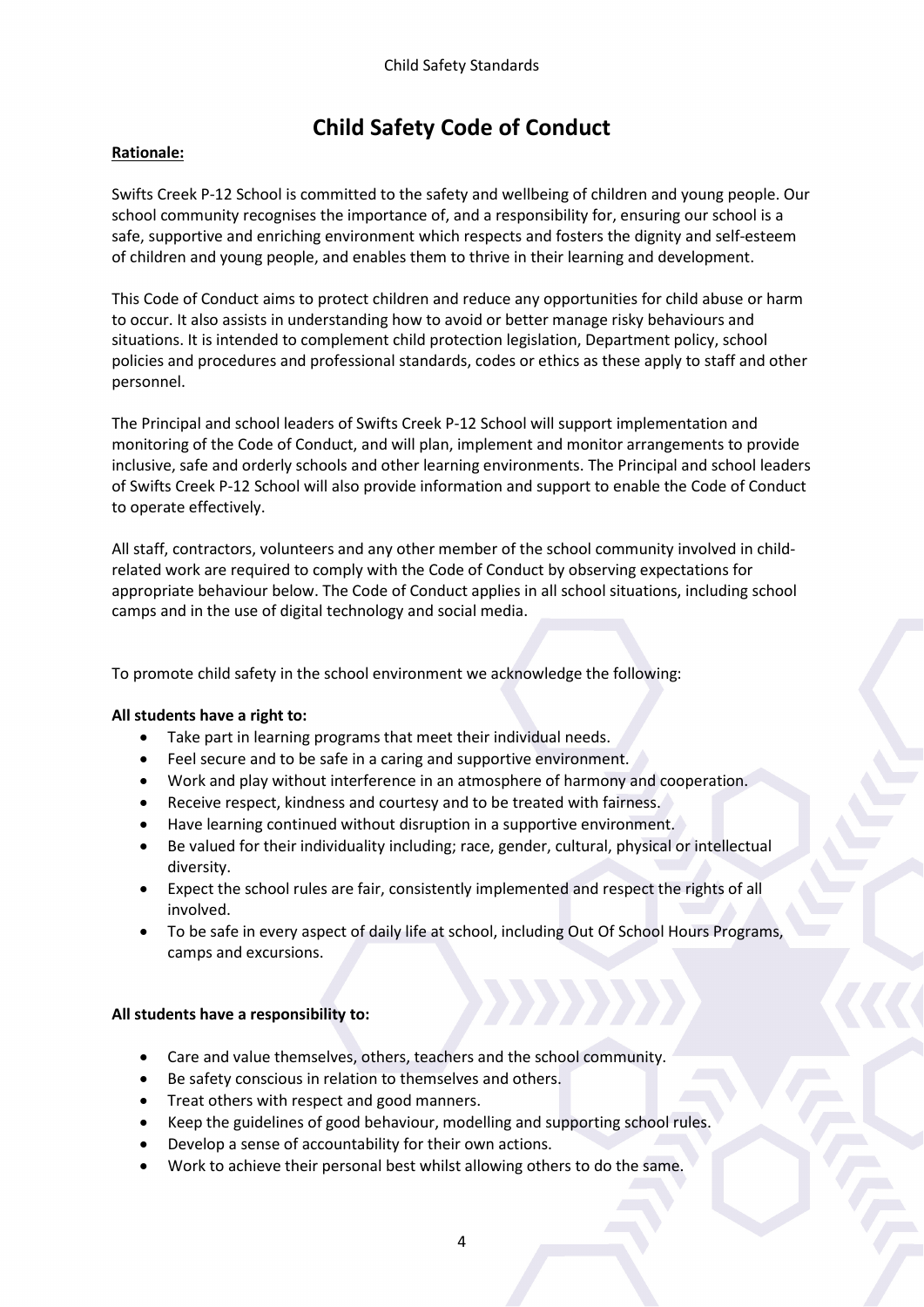- Allow for others to learn and to respect the rights of others.
- Explore their full potential in their learning.

# **School staff adheres to the following standards about the ways in which school staff are expected to behave with children:**

- School staff provide opportunities for all students to learn
- School staff treat their students with courtesy and dignity
- School staff work within the limits of their professional expertise
- School staff maintain objectivity in their relationships with students
- School staff are always in a professional relationship with the students in their school whether at school of not

# **Acceptable behaviours**

As staff, volunteers, contractors, and any other member of the school community involved in childrelated work individually, we are responsible for supporting and promoting the safety of children by:

- upholding the school's statement of commitment to child safety at all times and adhering to the school's child safe policy
- treating students and families in the school community with respect both within the school environment and outside the school environment as part of normal social and community activities.
- listening and responding to the views and concerns of students, particularly if they are telling you that they or another child has been abused or that they are worried about their safety/the safety of another child
- promoting the cultural safety, participation and empowerment of Aboriginal and Torres Strait Islander students
- promoting the cultural safety, participation and empowerment of students with culturally and/or linguistically diverse backgrounds
- promoting the safety, participation and empowerment of students with a disability
- reporting any allegations of child abuse or other child safety concerns to the school's leadership or child safety officer
- understanding and complying with all reporting or disclosure obligations (including mandatory reporting) as they relate to protecting children from harm or abuse.
- if child abuse is suspected, ensuring as quickly as possible that the student(s) are safe and protected from harm.

# **Unacceptable behaviours**

As staff, volunteers, contractors, and any other member of the school community involved in childrelated work we must not:

- ignore or disregard any concerns, suspicions or disclosures of child abuse
- develop a relationship with any student that could be seen as favouritism or amount to 'grooming' behaviour (for example, offering gifts)
- exhibit behaviours or engage in activities with students which may be interpreted as abusive and not justified by the educational, therapeutic, or service delivery context
- ignore behaviours by other adults towards students when they appear to be overly familiar or inappropriate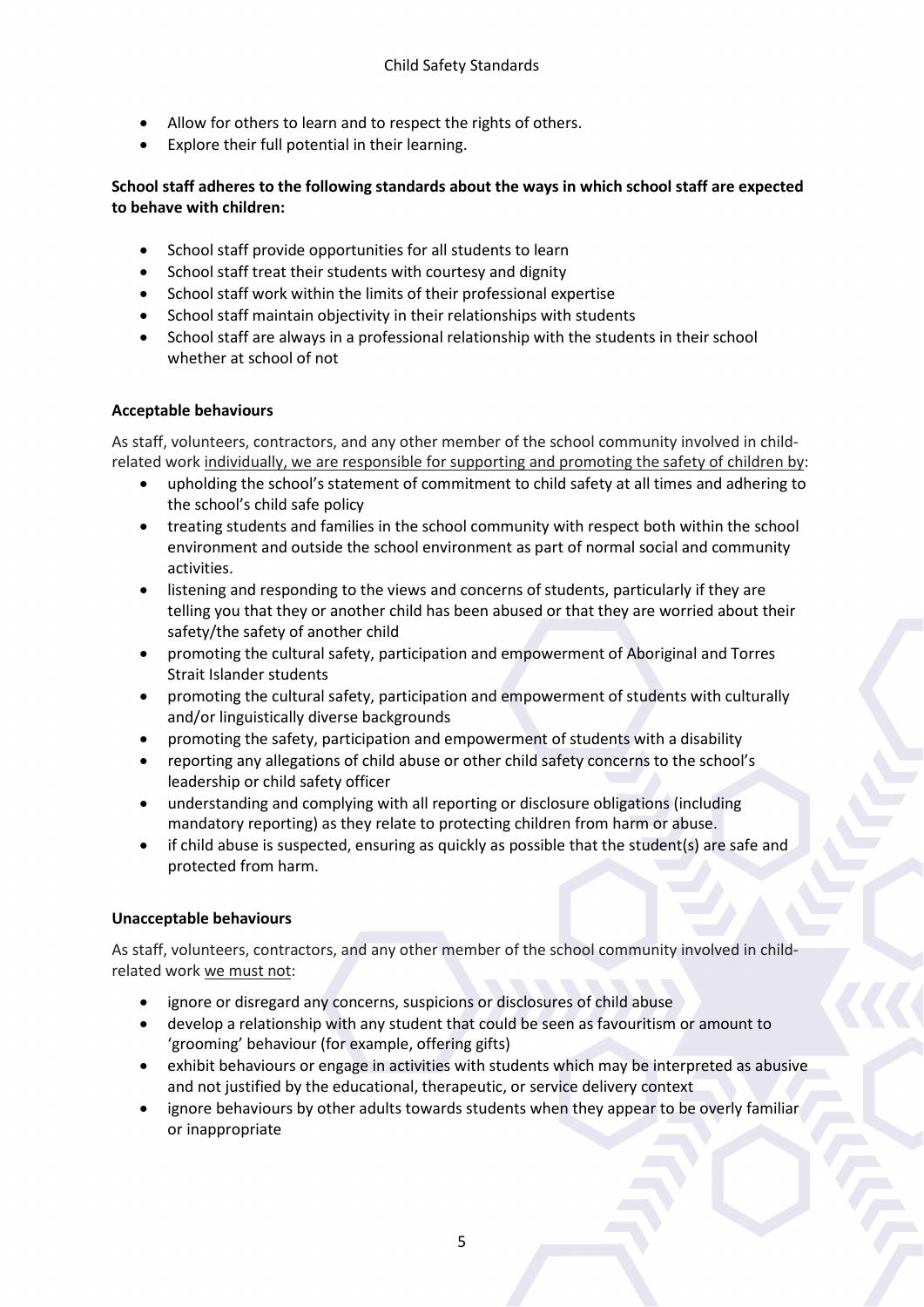- discuss content of an intimate nature or use sexual innuendo with students, except where it occurs relevantly in the context of parental guidance, delivering the education curriculum or a therapeutic setting
- treat a child unfavourably because of their disability, age, gender, race, culture, vulnerability, sexuality or ethnicity.
- communicate directly with a student through personal or private contact channels (including by social media, email, instant messaging, texting etc) except where that communication is reasonable in all the circumstances, related to school work or extra-curricular activities or where there is a safety concern or other urgent matter
- photograph or video a child in a school environment except in accordance with school policy or where required for duty of care purposes<sup>[1](#page-6-0)</sup>
- in the school environment or at other school events where students are present, consume alcohol contrary to school policy<sup>[2](#page-6-1)</sup> or take illicit drugs under any circumstances.

<span id="page-6-0"></span><sup>1</sup> SPAG:<http://www.education.vic.gov.au/school/principals/spag/safety/pages/photoandfilm.aspx> . The policy says the school should get consent before taking and publishing photos of a student. This applies every time a photo is taken. The same policy applies for excursions and school activities.

<u>.</u>

<span id="page-6-1"></span><sup>2</sup> SPAG: [http://www.education.vic.gov.au/school/principals/spag/safety/pages/alcohol.aspx.](http://www.education.vic.gov.au/school/principals/spag/safety/pages/alcohol.aspx) The policy says the school must obtain school council approval before alcohol can be consumed on school grounds or at a school activity. The policy says staff members should not consume alcohol during camps and excursions. It is silent on whether they can consume alcohol at other school events where students are present, this is a matter that the school needs to decide upon – draft text is provided in the guidance fact sheet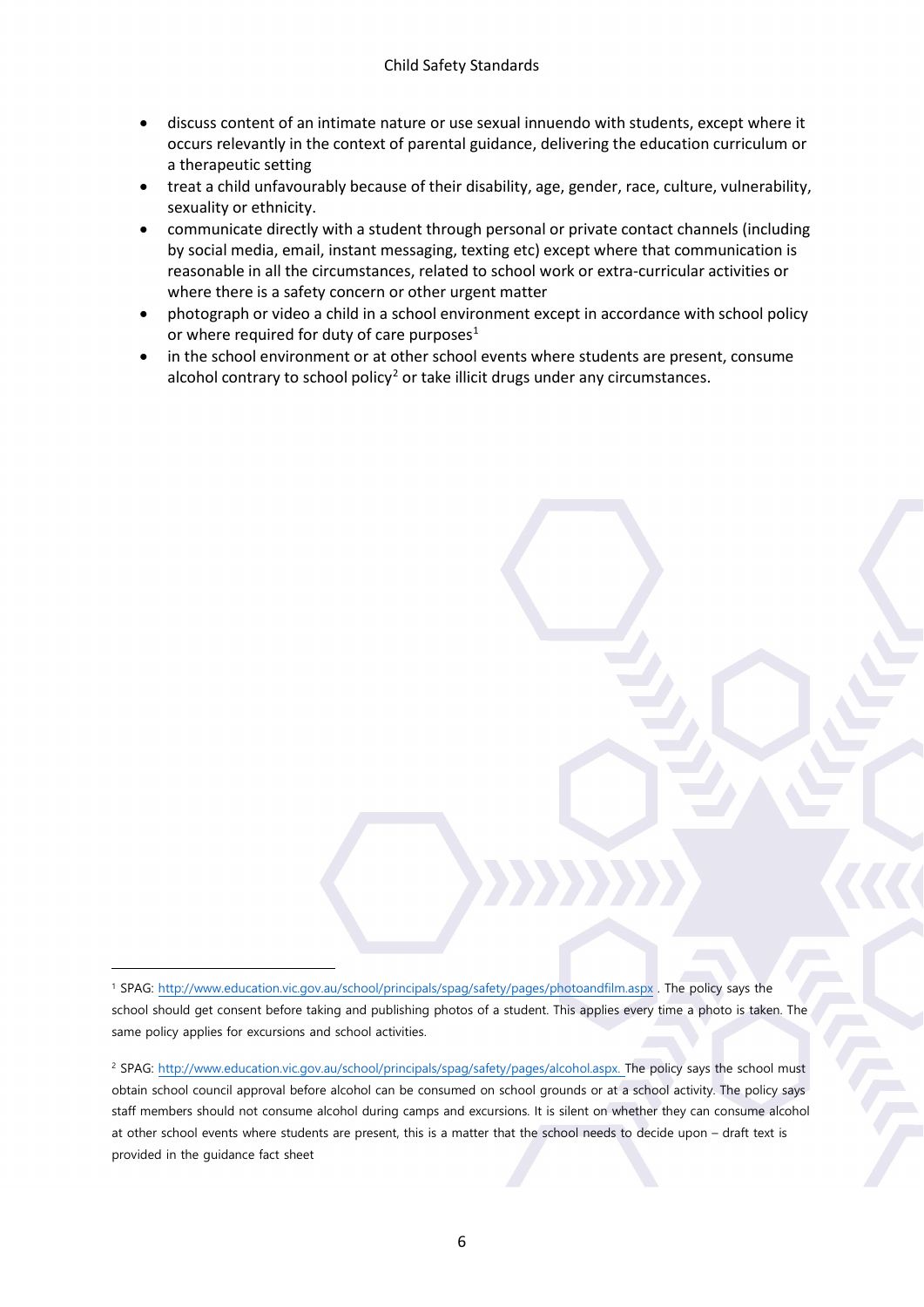### **Implementation:**

### **Procedures for responding to and reporting allegations of suspected child abuse**

### **Forming a belief on reasonable grounds**

A person may form a belief on reasonable grounds that a child is in need of protection after becoming aware that a child or young person's health, safety or wellbeing is at risk.

### **Reporting a belief**

Mandated staff members *(Teachers and Principals)* must make a report to Child Protection as soon as practicable after forming a belief on reasonable grounds that a child or young person is in need of protection.

Staff members, **whether or not mandated**, need to report to the principal or assistant principal their belief when the belief is formed in the course of undertaking their professional duties. A report must be made as soon as practicable after forming the belief and on each occasion on which they become aware of any further reasonable grounds for the belief.

If one staff member has a different view from another staff member about making a report and the staff member continues to hold the belief that a child is in need of protection, that person is obliged to make a report.

*Please refer to the Mandatory Reporting Policy and Procedures Policy 2014 for procedures in response to allegations of child abuse.*

### **These procedures do not:**

- prohibit or discourage school staff from reporting an allegation of child abuse to a person external to the school;
- state or imply that it is the victim's responsibility to inform the police or other authorities of the allegation;
- require staff to make a judgment about the truth of the allegation of child abuse; or
- prohibit staff from making records in relation to an allegation or disclosure of child abuse.

#### **Strategies to identify and reduce or remove risks of child abuse**

- Risk management strategies have been developed within the following school policies:
- *Mandatory Reporting Policy and Procedures Policy 2014*
- *Student Engagement Policy 2014*
- *Duty of Care Policy 2014*
- Ensure that all staff are up to date with the Department Mandatory Reporting online Professional Development
- Ensure that we follow the staff selection checklist before any staff member if offered employment.
- Ensure that our Out of School Hours Care provider has a copy of our school policy.
- Provide a safe environment that staff can come and discuss their child safety concerns with the Principal.
- Provide students regularly with exposure to numbers such as Kids Helpline through the mechanism of our eSmart curriculum.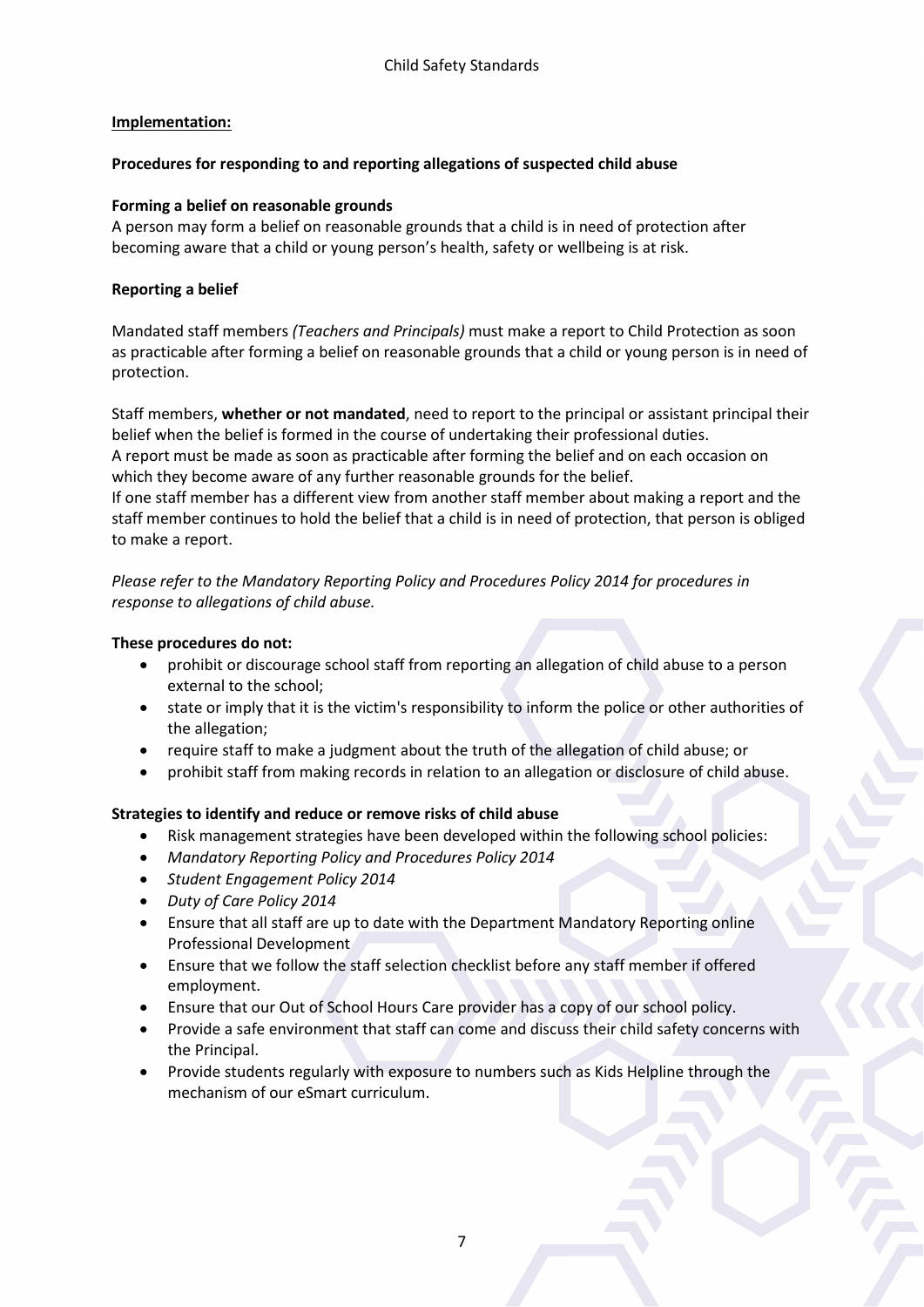### **References:**

### http://www.education.vic.gov.au/school/principals/spag/safety/pages/dutyofcare.aspx

If the school identifies risks of child abuse occurring in one or more school environments the authority must make a record of those risks and specify the action(s) the school will take to reduce or remove the risks (risk controls).

*Explanatory note: Different risk controls may be necessary for particular groups of children depending on the nature of the risk and the diversity characteristics of children affected by the risk.*

- As part of its risk management strategy and practices, the school must monitor and evaluate the effectiveness of the implementation of its risk controls.
- At least annually, the school must ensure that appropriate guidance and training is provided to the individual members of the school staff about:
- individual and collective obligations and responsibilities for managing the risk of child abuse;
- child abuse risks in the school environment; and
- the school's current child safety standards.

### **Strategies to promote child empowerment and participation**

- The school authority must develop strategies to deliver appropriate education about:
- standards of behaviour for students attending the school;
- healthy and respectful relationships (including sexuality);
- resilience; and
- child abuse awareness and prevention.
- The school must promote the child safety standards in ways that are readily accessible, easy to understand, and user-friendly to children.

#### **Evaluation:**

This policy will be reviewed in consultation with the whole school community as part of the school's three-year review cycle.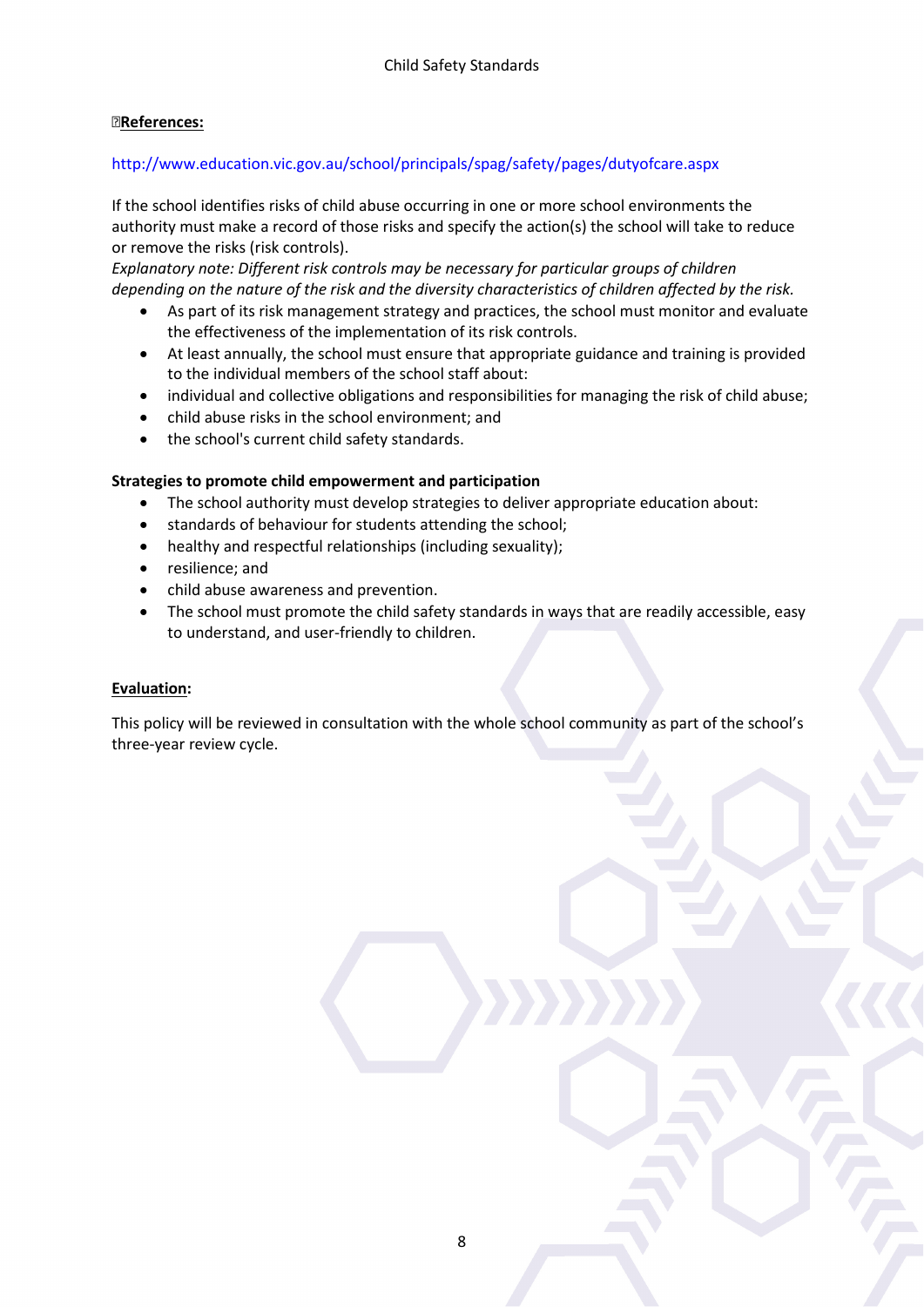# **Staff Selection**

# **Rationale:**

Strong human resources practices promote child safe school environments and reduce the risk of child abuse. Child Safe Standard 4 requires schools to use policies and procedures for recruitment, supervision, training and managing performance that support a child safe school environment. These must comply with Ministerial Order 870.

# **Implementation:**

# *Swifts Creek P-12 School will:*

- ensure that position descriptions for all new positions advertised from 1 August 2016 include the standard 'Child Safe Environments' clause as provided in the 'Recruitment in Schools' Guide.
- identify the actions the school proposes to take, per Standard 1, to promote and embed the Child Safety Code of Conduct in accordance with Standard 3 [this is to address Requirement 1 for existing staff].and articulate the timeframe for this.
- determine the timeframes for the School Council to oversee and review Standard 4 as part of the school's Action Plan [Standard 1] and School Child Safe Environments policy [Standard 2].
- adhere to all DET requirements listed in the table below

| <b>Requirement</b>                                                                                                                                                                                                              | <b>Departmental action</b>                                                                                                                                                                                                                                                                                                                                                                                                                                                                                                                                                                                                                                                                                                                                                                                                                                                                                           | <b>School action</b>                                                                                                                                                                                                                                                                                                                                                                                                                                                                                                                                                 |
|---------------------------------------------------------------------------------------------------------------------------------------------------------------------------------------------------------------------------------|----------------------------------------------------------------------------------------------------------------------------------------------------------------------------------------------------------------------------------------------------------------------------------------------------------------------------------------------------------------------------------------------------------------------------------------------------------------------------------------------------------------------------------------------------------------------------------------------------------------------------------------------------------------------------------------------------------------------------------------------------------------------------------------------------------------------------------------------------------------------------------------------------------------------|----------------------------------------------------------------------------------------------------------------------------------------------------------------------------------------------------------------------------------------------------------------------------------------------------------------------------------------------------------------------------------------------------------------------------------------------------------------------------------------------------------------------------------------------------------------------|
| 1. Each job or category of<br>jobs for school staff that<br>involves child connected<br>work must have clear<br>statements regarding<br>the child safety<br>requirements of the role<br>and the expectations of<br>the occupant | The 'Recruitment in Schools' Guide has<br>been updated and requires that<br>position descriptions for all new<br>positions advertised from 1 August<br>2016 include the following standard<br>'Child safe environments' clause:<br>"Victorian government schools are<br>child safe environments. Our schools<br>actively promote the safety and<br>wellbeing of all students, and all school<br>staff are committed to protecting<br>students from abuse or harm in the<br>school environment in accordance with<br>their legal obligations including the<br>Child Safe Standards. The school's Child<br>Safety Code of Conduct is available on<br>the school's website."<br>In the near future, position<br>descriptions generated in Recruitment<br>Online (ROL) will be automated to<br>include a standard clause regarding<br>child safety.<br>The Principal Class Contract of<br>Employment has been updated to | Ensure that position<br>$\bullet$<br>descriptions for all new<br>positions include the<br>standard 'Child safe<br>environments' clause as<br>provided in the 'Recruitment<br>in Schools' Guide.<br>For existing staff, the school<br>will promote and embed the<br>Child Safety Code of Conduct<br>in accordance with Standard<br>3.<br>Note that the Principal Class<br>$\bullet$<br>Contract of Employment has<br>been updated to include<br>reference to the Standards,<br>and all contracts offered on<br>or after 1 August will include<br>the revised wording. |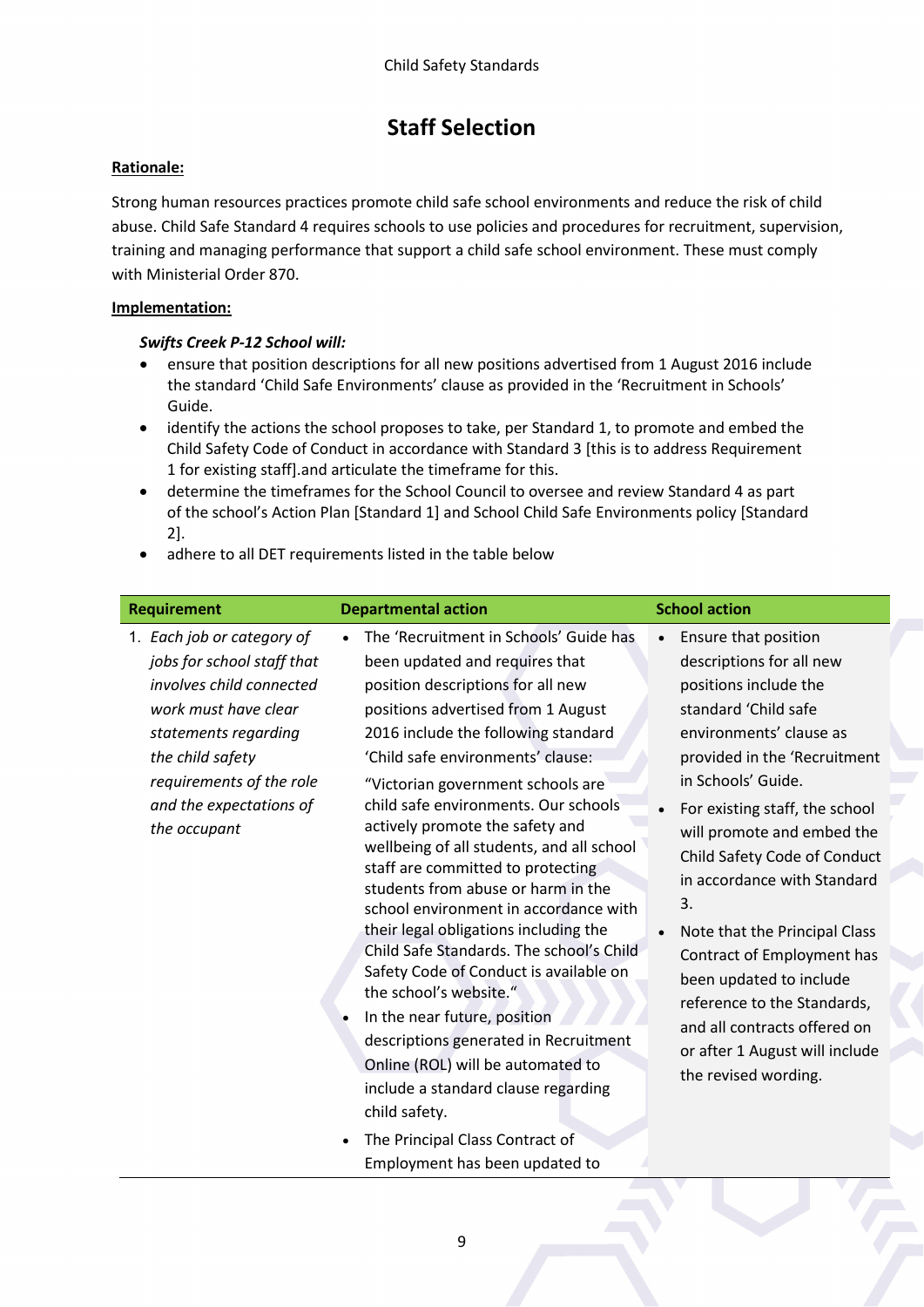# Child Safety Standards

| <b>Requirement</b>                                                                                                                                                                                    | <b>Departmental action</b>                                                                                                                                                                                                                                            | <b>School action</b>              |
|-------------------------------------------------------------------------------------------------------------------------------------------------------------------------------------------------------|-----------------------------------------------------------------------------------------------------------------------------------------------------------------------------------------------------------------------------------------------------------------------|-----------------------------------|
|                                                                                                                                                                                                       | include the text italicised in the below:                                                                                                                                                                                                                             |                                   |
|                                                                                                                                                                                                       | - Preamble:                                                                                                                                                                                                                                                           |                                   |
|                                                                                                                                                                                                       | The aims of the Department<br>include: " the provision of a child<br>safe environment"<br>- Schedule B - Accountabilities of a<br>principal - Student Support:                                                                                                        |                                   |
|                                                                                                                                                                                                       | "Pt 2) Plan, implement and monitor<br>arrangements to ensure the care,<br>safety, security and general well-<br>being of all students in attendance<br>at the school including compliance<br>with the Child Safe Standards "<br>This will apply for future contracts. |                                   |
| 2. All applicants for jobs<br>involve<br>child<br>that<br>connected work for the<br>school must be informed<br>about the school's child<br>safety<br>practices<br>(including the code of<br>conduct). | As above                                                                                                                                                                                                                                                              | As above<br>$\bullet$             |
| 3. In accordance with any                                                                                                                                                                             | The 'Recruitment in Schools' Guide has                                                                                                                                                                                                                                | Principals implement<br>$\bullet$ |
| applicable legal                                                                                                                                                                                      | been updated to include that, the                                                                                                                                                                                                                                     | practices to ensure that they     |
| requirement or school                                                                                                                                                                                 | Principal, prior to an external applicant                                                                                                                                                                                                                             | are satisfied an external         |
| policy, the school must                                                                                                                                                                               | person commencing employment,                                                                                                                                                                                                                                         | applicant meets the Child         |
| make reasonable efforts                                                                                                                                                                               | must be satisfied that the person:                                                                                                                                                                                                                                    | Safe Standards prior to the       |
| to gather, verify and                                                                                                                                                                                 | "meets the Child Safe Standards."                                                                                                                                                                                                                                     | applicant's employment.           |
| record the following                                                                                                                                                                                  | (insert link to CSS site"                                                                                                                                                                                                                                             |                                   |
| information about a<br>person whom it                                                                                                                                                                 | This can be found here.                                                                                                                                                                                                                                               |                                   |
| proposes to engage to<br>perform child connected                                                                                                                                                      |                                                                                                                                                                                                                                                                       |                                   |
| 4. The school need not                                                                                                                                                                                |                                                                                                                                                                                                                                                                       |                                   |
| comply with the                                                                                                                                                                                       |                                                                                                                                                                                                                                                                       |                                   |
| requirements in step (3)<br>above if it has already                                                                                                                                                   |                                                                                                                                                                                                                                                                       |                                   |
| made reasonable efforts                                                                                                                                                                               |                                                                                                                                                                                                                                                                       |                                   |
| to gather, verify and                                                                                                                                                                                 |                                                                                                                                                                                                                                                                       |                                   |
|                                                                                                                                                                                                       |                                                                                                                                                                                                                                                                       |                                   |
| record the information<br>about a particular                                                                                                                                                          |                                                                                                                                                                                                                                                                       |                                   |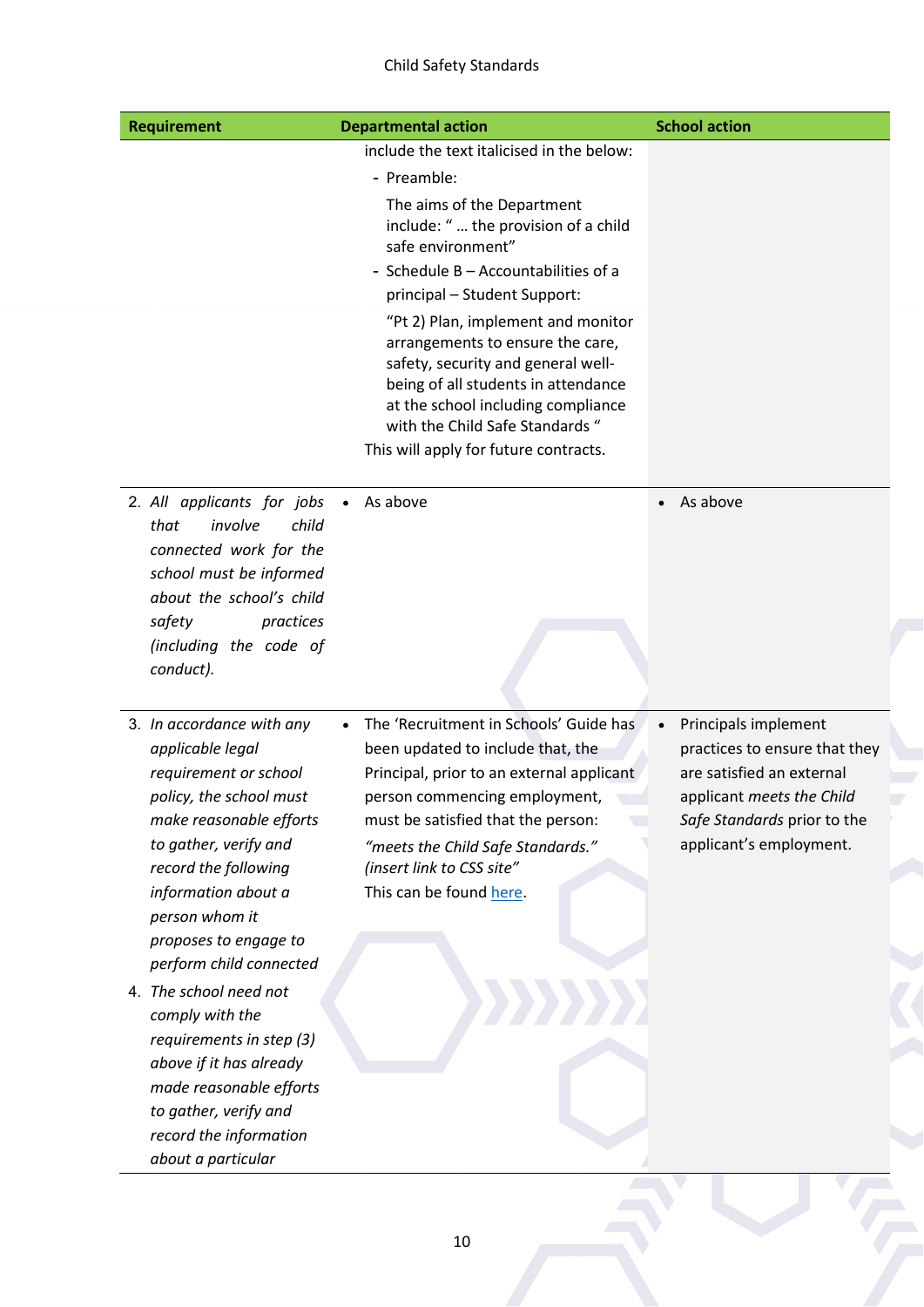| <b>Requirement</b>                                                                                                                                                                                                       | <b>Departmental action</b>                                                                                                                                                                                                                                                        | <b>School action</b>                                                                                                                                                                               |
|--------------------------------------------------------------------------------------------------------------------------------------------------------------------------------------------------------------------------|-----------------------------------------------------------------------------------------------------------------------------------------------------------------------------------------------------------------------------------------------------------------------------------|----------------------------------------------------------------------------------------------------------------------------------------------------------------------------------------------------|
| individual within the<br>previous 12 months                                                                                                                                                                              |                                                                                                                                                                                                                                                                                   |                                                                                                                                                                                                    |
| 5. The school must ensure<br>that appropriate<br>supervision or support<br>arrangements are in<br>place in relation to<br>induction and continuing<br>suitability for child<br>connected work                            | Advice on alignment of/ changes to<br>Induction will be developed in 2016.<br>Advice on alignment of/ changes to<br>$\bullet$<br>Performance and Development will be<br>developed in 2016, with changes to be<br>determined for the 2017-18<br>Performance and Development cycle. | Note that further advice on<br>$\bullet$<br>requirements related to<br>Induction and Performance<br>and Development will be<br>developed in 2016 to ensure<br>schools fully meet this<br>Standard. |
| 6. The school must<br>implement practices that<br>enable the school<br>governing authority to<br>be satisfied that people<br>engaged in child-<br>connected work perform<br>appropriately in relation<br>to child safety | As above.                                                                                                                                                                                                                                                                         | <b>School Councils to oversee</b><br>$\bullet$<br>and review Standard 4 as<br>part of the school's Action<br>Plan [Standard 1] and School<br><b>Child Safe Environments</b><br>policy [Standard 2] |

#### **Resources and References :**

- Commission for Children and Young People (2015) *A Guide For Creating A Child Safe Organisation*, Version 2.0.
- Department of Education and Training (2016) *Recruitment in Schools*
- Department of Education and Training (2016) *Suitability for Employment*
- Victorian Government, Education & Reform Act 2006, Gazette No. S2, January 2016, *Child Safe Standards – Managing the Risk of Child Abuse in Schools*, Ministerial Order No. 870.
- Victorian Registration and Qualifications Authority (2016) *Child Safety Standard 4: Staff Selection Checklist*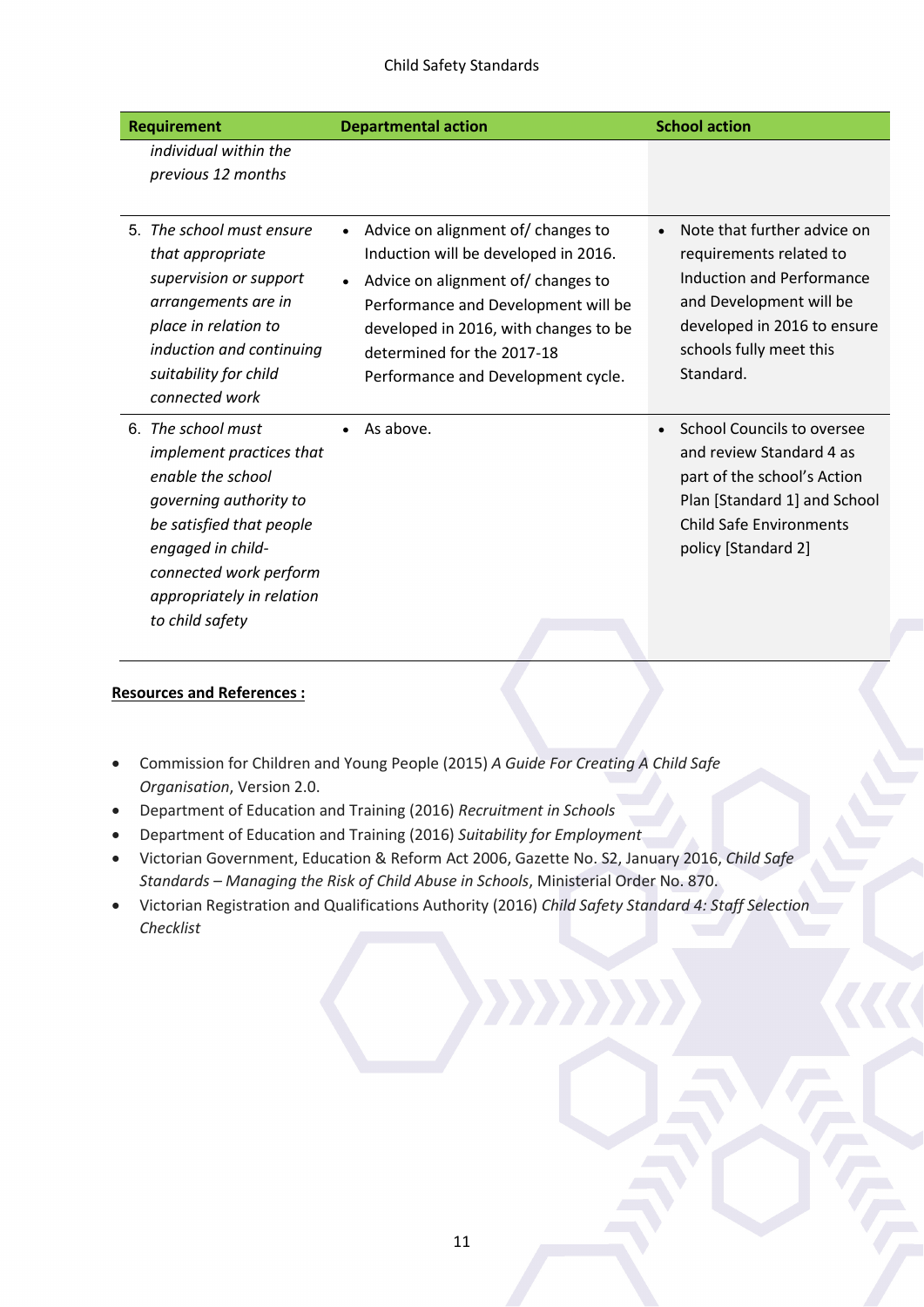# **Child Safety Officer**

# **Rationale:**

A school leader for child safety should have sufficient status and authority, including leadership support and the ability to direct other staff (where appropriate), to undertake the role effectively

# **Broad areas of the role are to:**

# *Provide authoritative advice*

- Act as a source of support, advice and expertise to staff on matters of child safety.
- Liaise with the principal and school leaders to maintain the visibility of child safety.
- Lead the development of the school's child safety culture, including being a child safety champion and providing coordination in communicating, implementing, monitoring, enhancing and reporting on strategies to embed a culture of child safety.

### *Raise awareness*

- Ensure the school's policies are known and used appropriately.
- Ensure the school's child safety policy is reviewed in the context of school self-evaluation undertaken as part of the school accountability framework.
- Ensure the child protection policy is available publicly and parents are aware of the fact that referrals about suspected abuse or neglect may be made and the role of the school in this.
- Be alert to the specific needs of children in need, those with special educational needs and young carers.
- Encourage among all staff a culture of listening to children and taking account of their wishes and feelings in any measures to protect them.

# *Train*

- Being authoritative in providing advice by:
	- $\triangleright$  keeping their skills up to date with appropriate training carried out every two years
	- $\triangleright$  having a working knowledge of how the Department of Health and Human Services (DHHS) and Community Service Organisations conduct a child protection case conference to be able to attend and contribute to these effectively when required to do so.
- Be able to keep detailed, accurate, secure written records of concerns and referrals.
- Ensure each member of staff has access to and understands the school's child safety policy and procedures, especially new and part time staff.
- Make sure staff are aware of training opportunities and the latest DHHS and DET policies and guidance.

# **Implementation:**

The Child Safety Officer will be appointed by the principal. The Child Safety Officer will undertake the role for a period of 2 years and will be reviewed bi-annually at the beginning of each school year.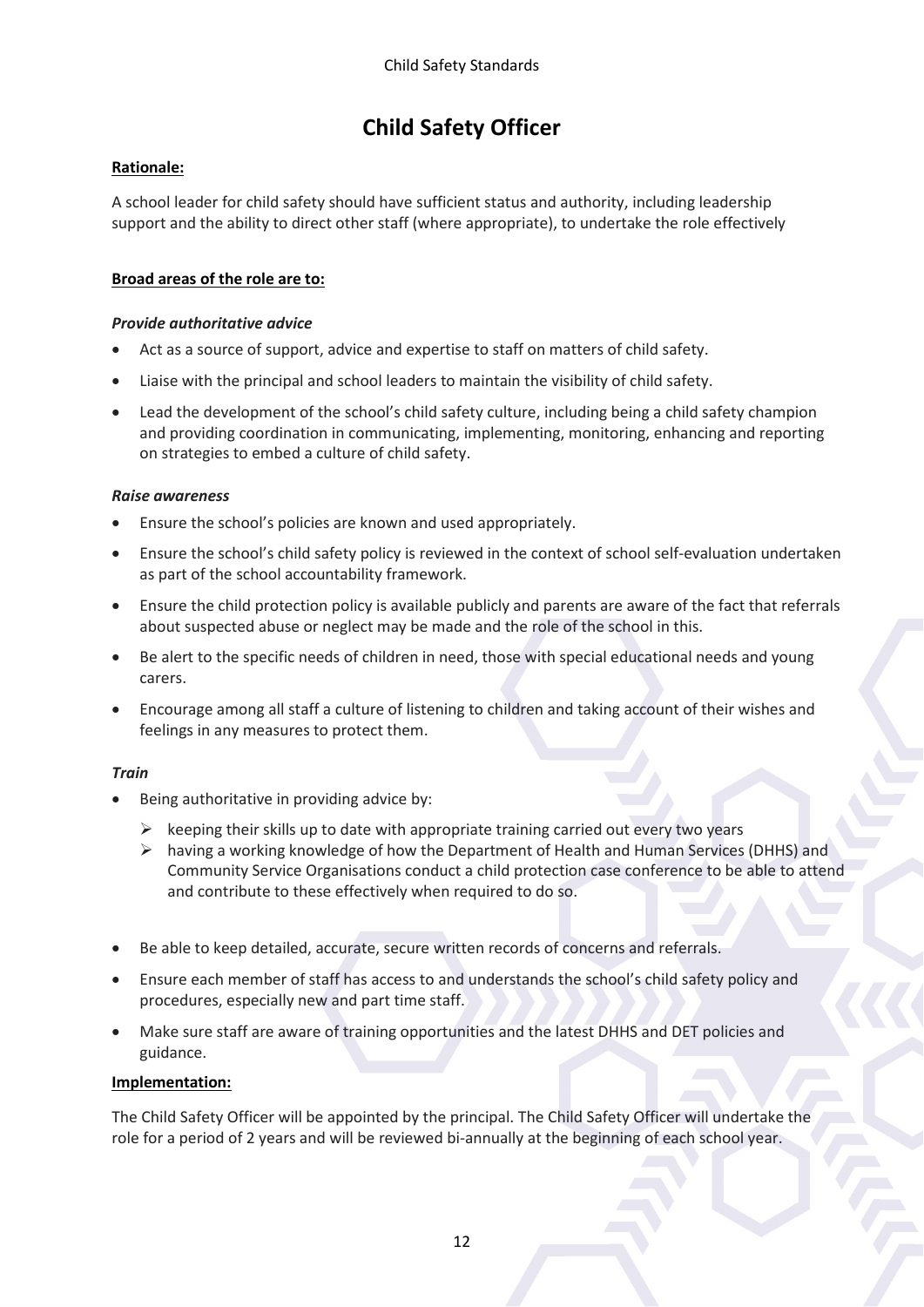# **Responding to and Reporting Suspected Child Abuse**

# **Rationale:**

As professionals who work with children, staff at Swifts Creek P-12 School play a vital role in protecting children from abuse by responding and reporting any incidents, disclosures or suspicions. Staff are often best placed to identify signs and behaviours that may indicate that a child has been subject to abuse, or that a school community member or a school staff member may be a perpetrator of abuse.

# **Implementation:**

- All staff at Swifts Creek P-12 School will be reminded of their obligation to report any suspicion of child abuse to a member of the leadership team on a regular basis.
- All staff at Swifts Creek P-12 School will be reminded of their obligation to report any suspicion that a school community member or a school staff member may be a perpetrator of abuse to a member of the leadership team on a regular basis.
- All staff at Swifts Creek P-12 School will be required to complete Mandatory Reporting training annually using the DET online module <http://www.elearn.com.au/det/protectingchildren/schools/>
- All staff at Swifts Creek P-12 School School will be provided with the "Four Critical Actions for School" poster as a reference for reporting incidents, disclosures and suspicions of child abuse.
- All staff at Swifts Creek P-12 School School will be required to complete an incident report in the case of a suspected child abuse incident or a suspicion that a school community member or a school staff member may be a perpetrator of abuse.
- All new staff at Swifts Creek P-12 School School will be made aware of their mandatory reporting obligations and Child Safety Standards during their induction at the beginning of the school year (or their contract start date).
- All staff and volunteers (such as parent helpers, LAP helpers etc) must have a current police criminal records check and/or a Working With Children Check.

# **Appendices:**

- "Four Critical Actions for School" poster
- Incident Report Staff
- Incident Report Leadership
- Mandatory Reporting Policy
- Induction Handbook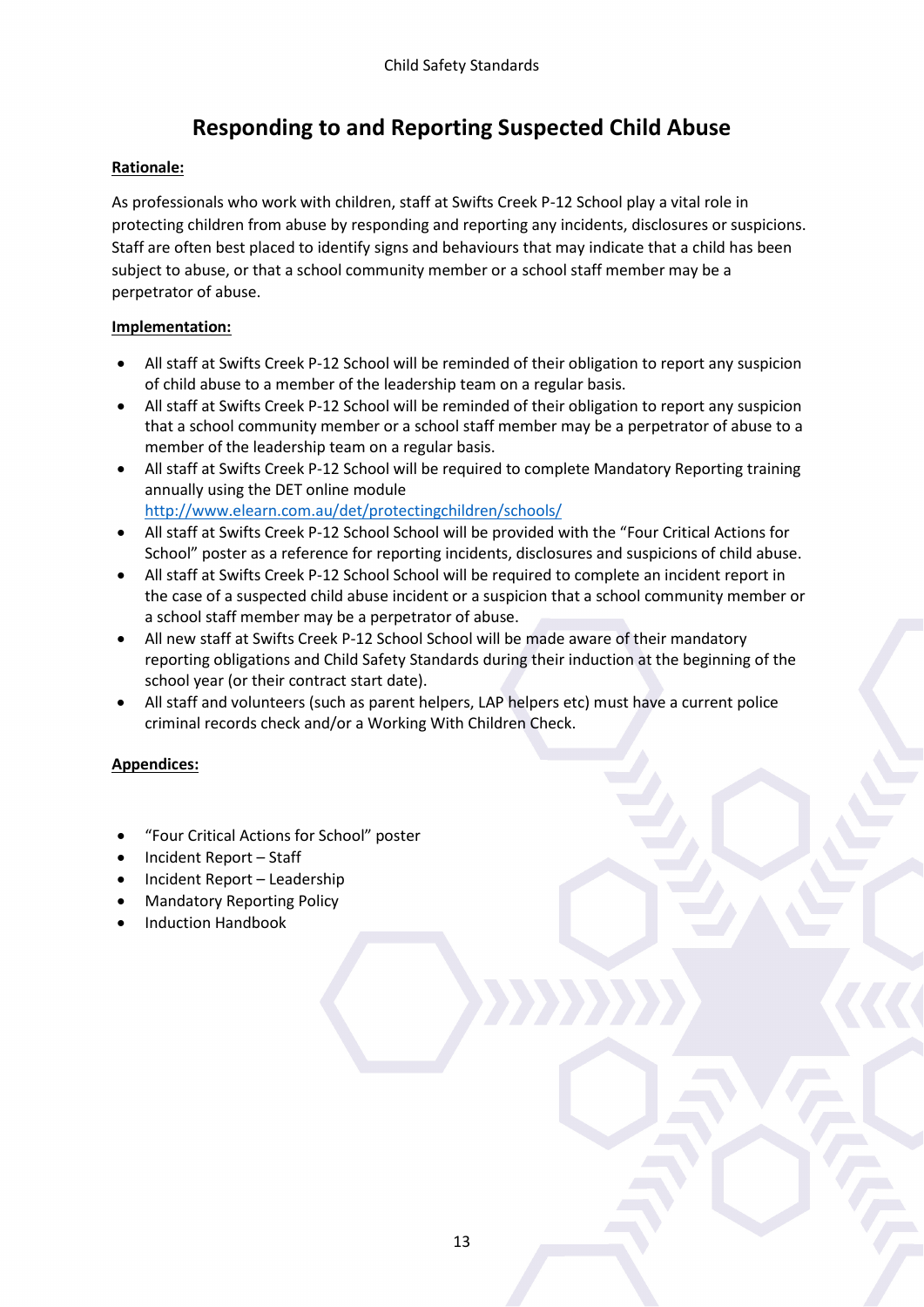# **Risk Assessment**

# **Rationale:**

Victorian Government schools have an important responsibility for keeping children safe. They need to **Assess**, **identify** and **document** the school's risks in relation to child safety, and plan and document risk management strategies where necessary.

# **Implementation:**

Swifts Creek P-12 School will adopt the following Process for identifying and reducing or removing risks of child abuse;

- 1. Identify the school's child safety risks across the range of school environments (including excursions, camps, online) using the DET risk assessment template.
- 2. Identify any existing risk mitigation measures or internal controls.
- 3. Assess and rate the school's child safety risks given the existing controls in place, taking into account the likelihood of risk, and the likely consequence of the risk.
- 4. If the risk rating is more than the 'acceptable level', identify further risk management strategies through additional controls or other prevention, detection or mitigation strategies and then re-assess the risk.

The risk management process will be documented, recorded and reviewed periodically. Effective risk management strategies are dynamic and change over time as new risks arise and others may no longer be relevant.

Effective risk management strategies need to be transparent, well understood and diverse, to take account of the increased level of risk associated with the specific nature of some activities and the vulnerability of particular groups.

# **Resources and References:**

- [A step-by-step guide to making a report to Child Protection or Child FIRST](http://www.education.vic.gov.au/Documents/school/principals/spag/safety/makingareportchild.pdf)
- Department of Education and Training (2016) *School Policy Advisory Guide: Risk Management Policy* , and associated tools:
	- $\circ$  School risk register which can be edited and has automatic tools embedded is available, see[: Risk Management in Schools –](https://edugate.eduweb.vic.gov.au/Services/Policies/RiskManagement/Pages/RiskManagementinSchools.aspx) Risk Register.
	- o Subordinate risk registers for specific activities such as overseas travel/excursions or projects, see: [Risk Management in Outdoor Education –](https://edugate.eduweb.vic.gov.au/Services/Policies/RiskManagement/Pages/Risk-Management-in-Outdoor-Education.aspx) Education Outdoor tools.
	- o Online risk management module[: Risk Management -](https://edugate.eduweb.vic.gov.au/Services/Policies/RiskManagement/Pages/Home.aspx) Online Risk Module
- [Protecting the safety and wellbeing of children and young people](http://www.education.vic.gov.au/school/principals/spag/safety/Documents/protectionofchildren.PDF)
- Protecting Children [Mandatory Reporting and Other Obligations](http://www.elearn.com.au/det/protectingchildren/) elearning module (log-in required)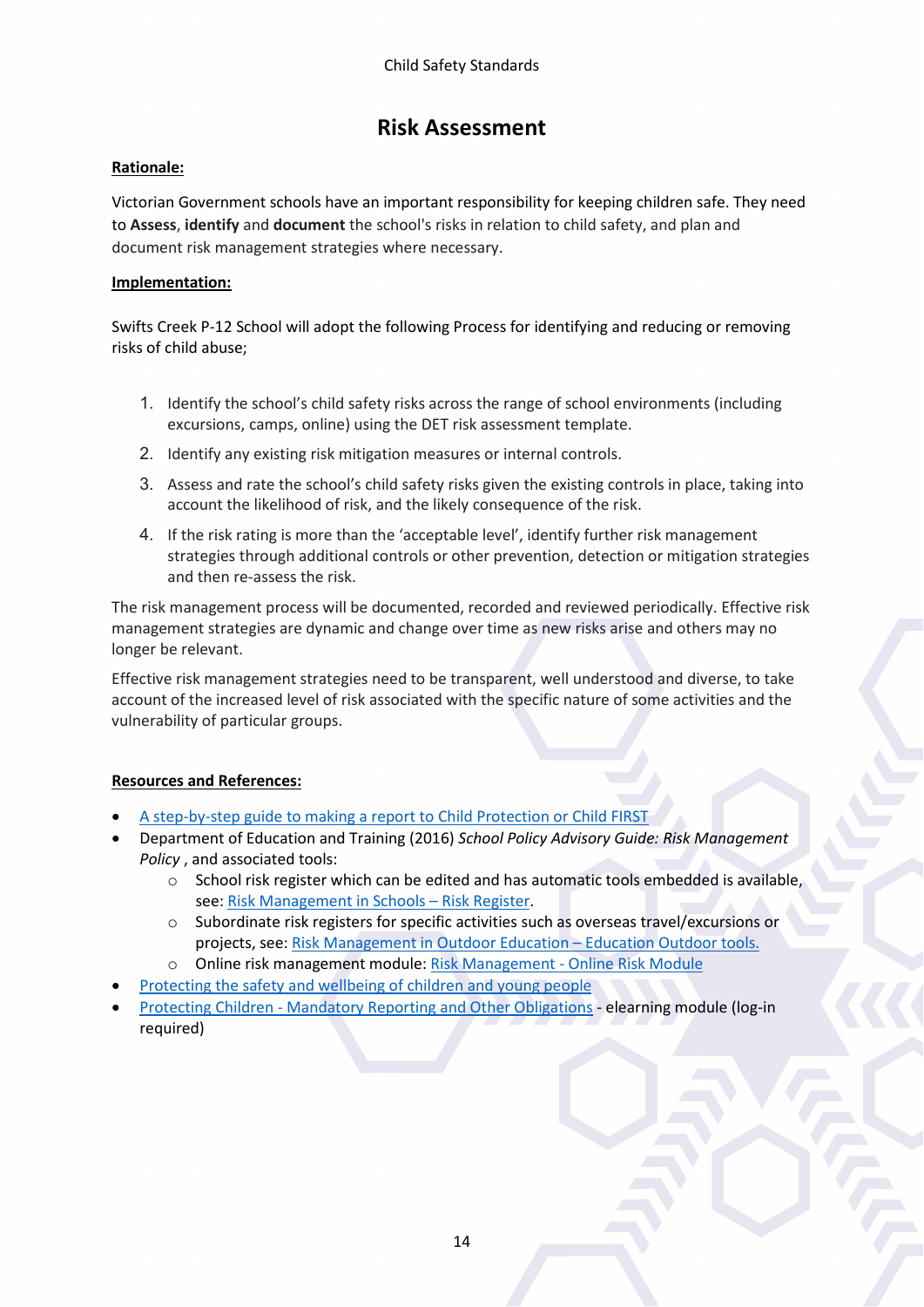# **Child Empowerment**

# **Rationale:**

Children have the right to give their views and opinions about decisions that affect them and to be listened to. Empowerment is about helping children to have their say. Children are more likely to speak up about their concerns about feeling unsafe, or make a complaint, if they feel their views are valued and welcomed.

### **Implementation:**

Swifts Creek P-12 School will develop strategies to deliver appropriate education about:

- standards of behaviour for students attending the school;
- healthy and respectful relationships (including sexuality);
- resilience; and
- child abuse awareness and prevention.

Swifts Creek P-12 School will promote the Child Safe Standards in ways that are readily accessible, easy to understand, and user-friendly to children.

Swifts Creek P-12 School delivers appropriate education about **Standards of Behaviour** by

- ensuring clear expectations for appropriate and inappropriate behavior are monitored using the school's "Standards of Behaviour and Expectations" matrix
- having an up to date Student Engagement and Inclusion Policy
- involving students in decision making through our School Delegates.

Swifts Creek P-12 School delivers appropriate education about **Healthy and Respectful Relationships** by

- implementing "Catching on Early" health and sexuality education program
- implementing a comprehensive Health and Physical Education program
- promoting mental health and wellbeing through Personal Development sessions.
- involving students in decision making through our student leadership process.

Swifts Creek P-12 School delivers appropriate education about **Resilience** by

• promoting, modeling, teaching, acknowledging and celebrating resilience through our Personal Development program P-12.

Swifts Creek P-12 School delivers appropriate education about **Child Abuse Awareness and Prevention** by

- implementing "Catching on Early" and Respectful Relationships, health and sexuality education programs
- relevant information for parents and community published in the school newsletter
- holding parent information sessions on a needs basis when appropriate